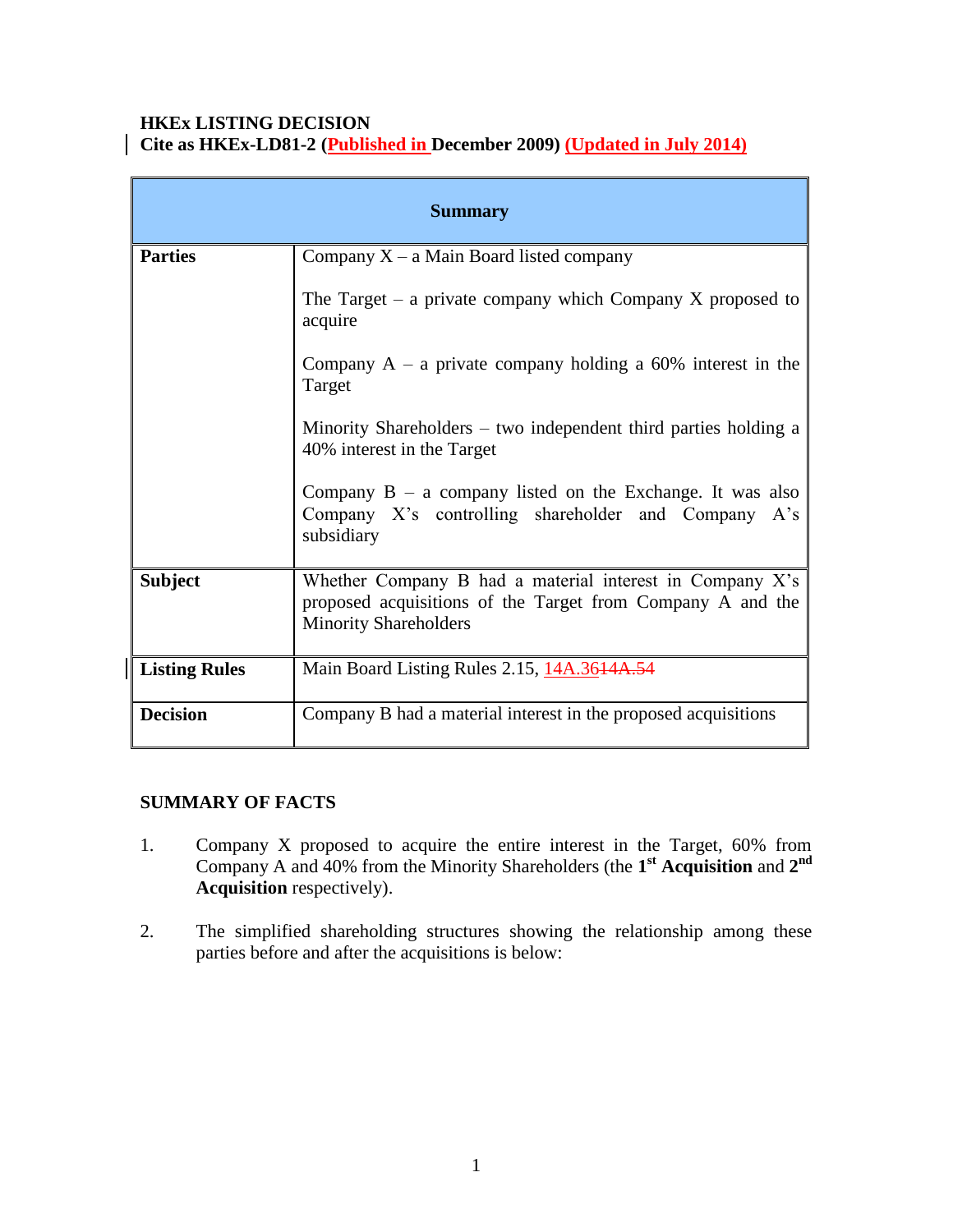*Before the acquisitions*



*After the acquisitions*



- 3. The acquisitions would be agreed separately and independently; they would not be inter-conditional on each other.
- 4. Company B was Company X's controlling shareholder. As Company A was the holding company of Company B and therefore a connected person of Company X, the 1st Acquisition was a connected transaction for Company X under Rule  $14A.2514A.13(1)(a)$ .
- 5. While the Minority Shareholders were not connected persons, the  $2<sup>nd</sup>$  Acquisition was a connected transaction for Company X under Rule  $14A.2844A.13(1)(b)(i)$ because Company A was a substantial shareholder of the Target.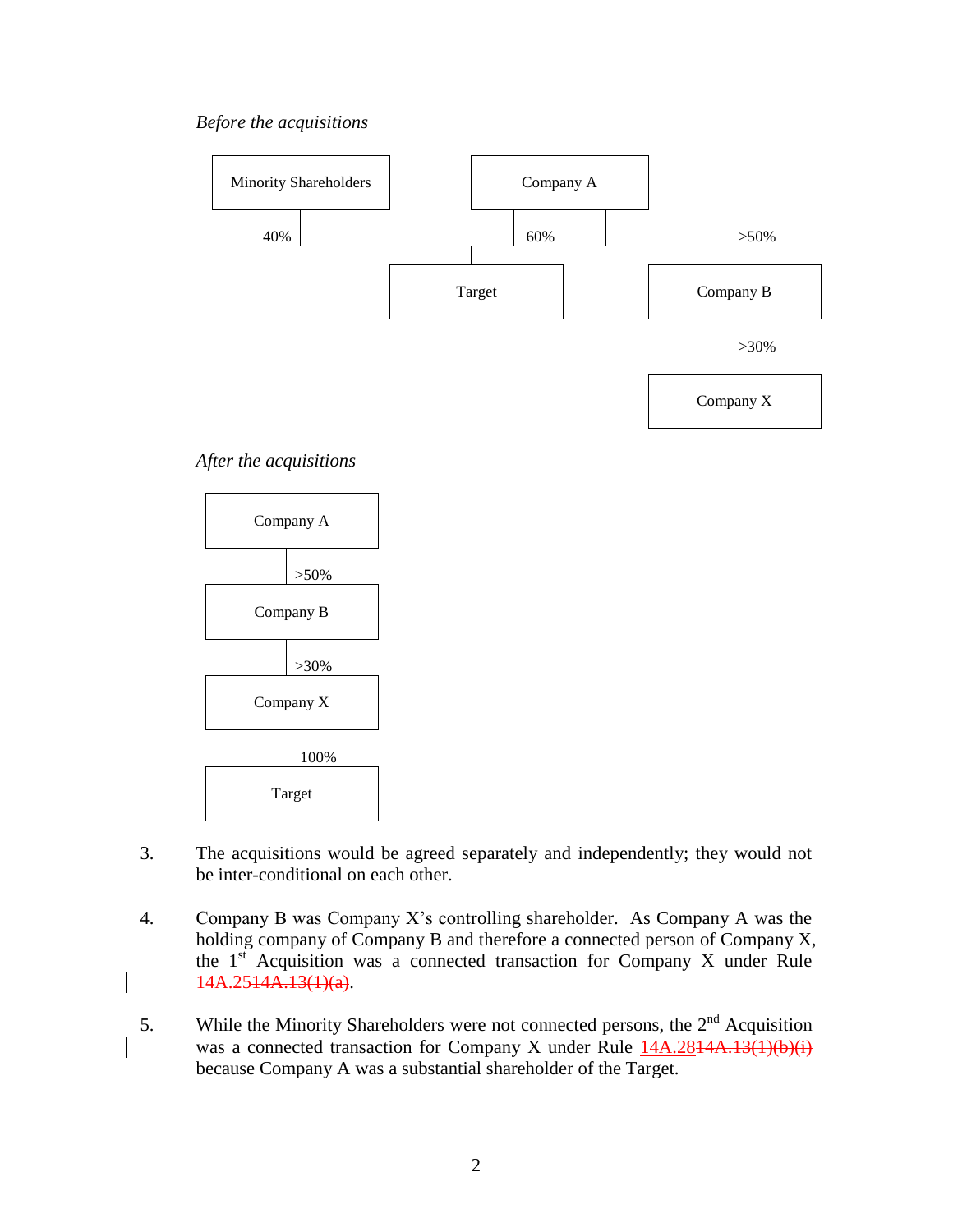6. Company X submitted that Company B should not be required to abstain from voting on the resolution to approve each of the acquisitions because:

### The  $1<sup>st</sup>$  Acquisition

- Company B did not have any interest in the Target. It was not a party to the acquisition.
- Company B was a listed company. Despite being a subsidiary of Company A, Company B's voting decision at Company X's general meeting should not automatically be deemed to be that of Company A. The common directors of Company A and Company B would abstain from voting on Company B's board resolutions regarding the vote to be cast on the resolution to approve the 1<sup>st</sup> Acquisition at Company X's general meeting.

## The  $2<sup>nd</sup>$  Acquisition

- Company A and Company B had no control over any of the Minority Shareholders and was unable to exert influence on any of them with respect to the acquisition.
- The 1st and 2nd Acquisitions were not inter-conditional on each other. Neither Company A nor Company B would derive any benefit from the 2nd Acquisition.

### **ISSUE**

7. Whether Company B had a material interest in the proposed acquisitions.

### **APPLICABLE LISTING RULES OR PRINCIPLES**

8. Rule 2.15 provides that:

Where a transaction or arrangement of an issuer is subject to shareholders' approval under the provisions of the Exchange Listing Rules, any shareholder that has a material interest in the transaction or arrangement shall abstain from voting on the resolution(s) approving the transaction or arrangement at the general meeting.

*Note: For the avoidance of doubt, any provision in the Exchange Listing Rules requiring any other person to abstain from voting on a transaction or arrangement of an issuer which is subject to*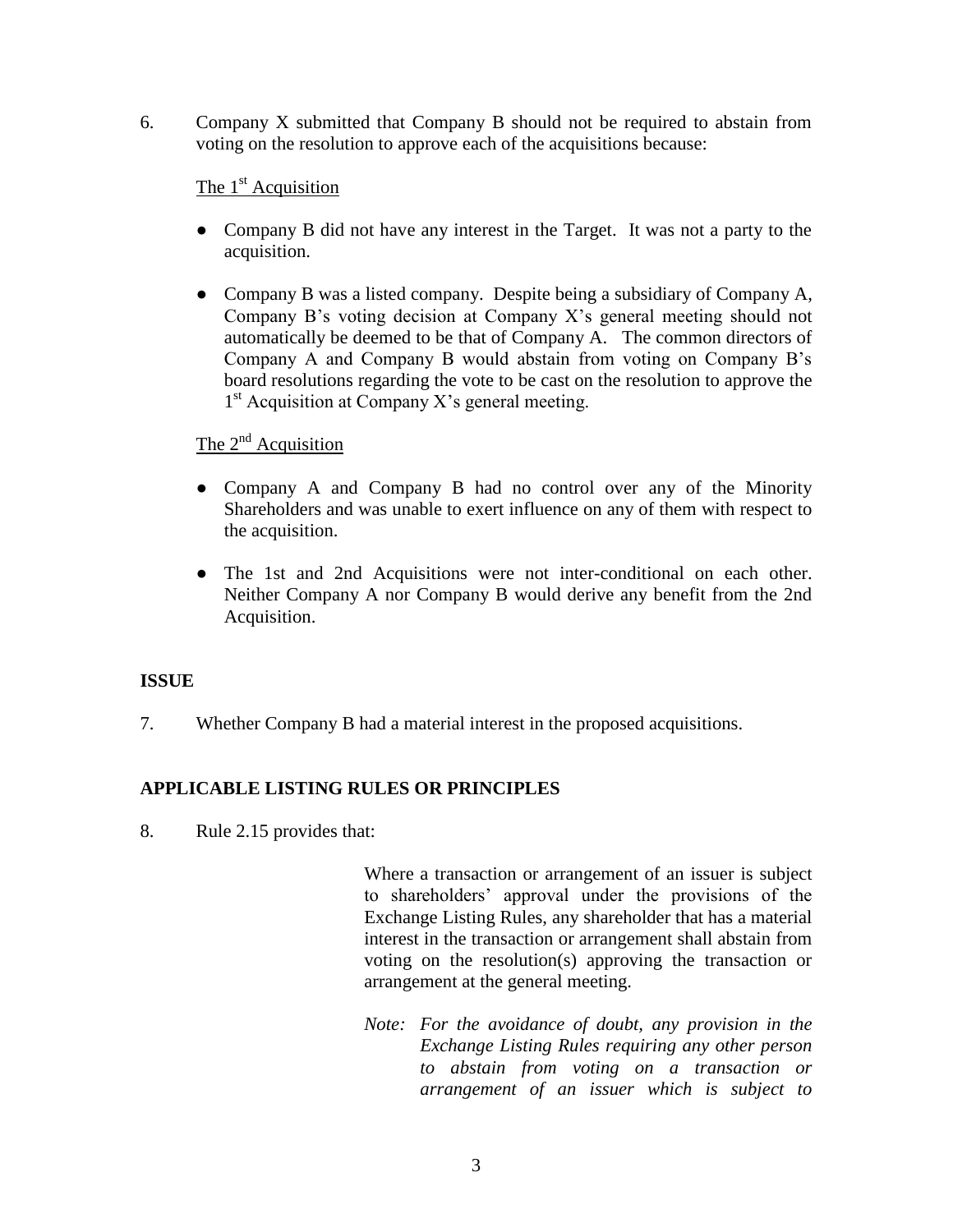*shareholders' approval shall be construed as being in addition to the requirement set out in rule 2.15.*

9. Rule 2.16 provides that:

For the purpose of determining whether a shareholder has a material interest, relevant factors include:

- (1) whether the shareholder is a party to the transaction or arrangement or an close associate (as defined in rule 1.01) of such a party; and
- (2) whether the transaction or arrangement confers upon the shareholder or his close associate a benefit (whether economic or otherwise) not available to the other shareholders of the issuer.

There is no benchmark for materiality of an interest nor may it necessarily be defined in monetary or financial terms. The materiality of an interest is to be determined on a case by case basis, having regard to all the particular circumstances of the transaction concerned.

*Note: The references to "close associate" shall be changed to "associate" where the transaction or arrangement is a connected transaction under Chapter 14A.*

#### 10. Rule 14A.10(3) provides that:

A "controller" means a director, chief executive or controlling shareholder of the listed issuer.

11. Rule 14A.13 provides that:

A connected transaction is:

- (1) (a) any transaction between a listed issuer and a connected person; or
	- (b) (i) any transaction between a listed issuer and a person who is not a connected person and the transaction involves the listed issuer acquiring or disposing of an interest in a company where a substantial shareholder of that company is, or is proposed to be, a controller or is (or will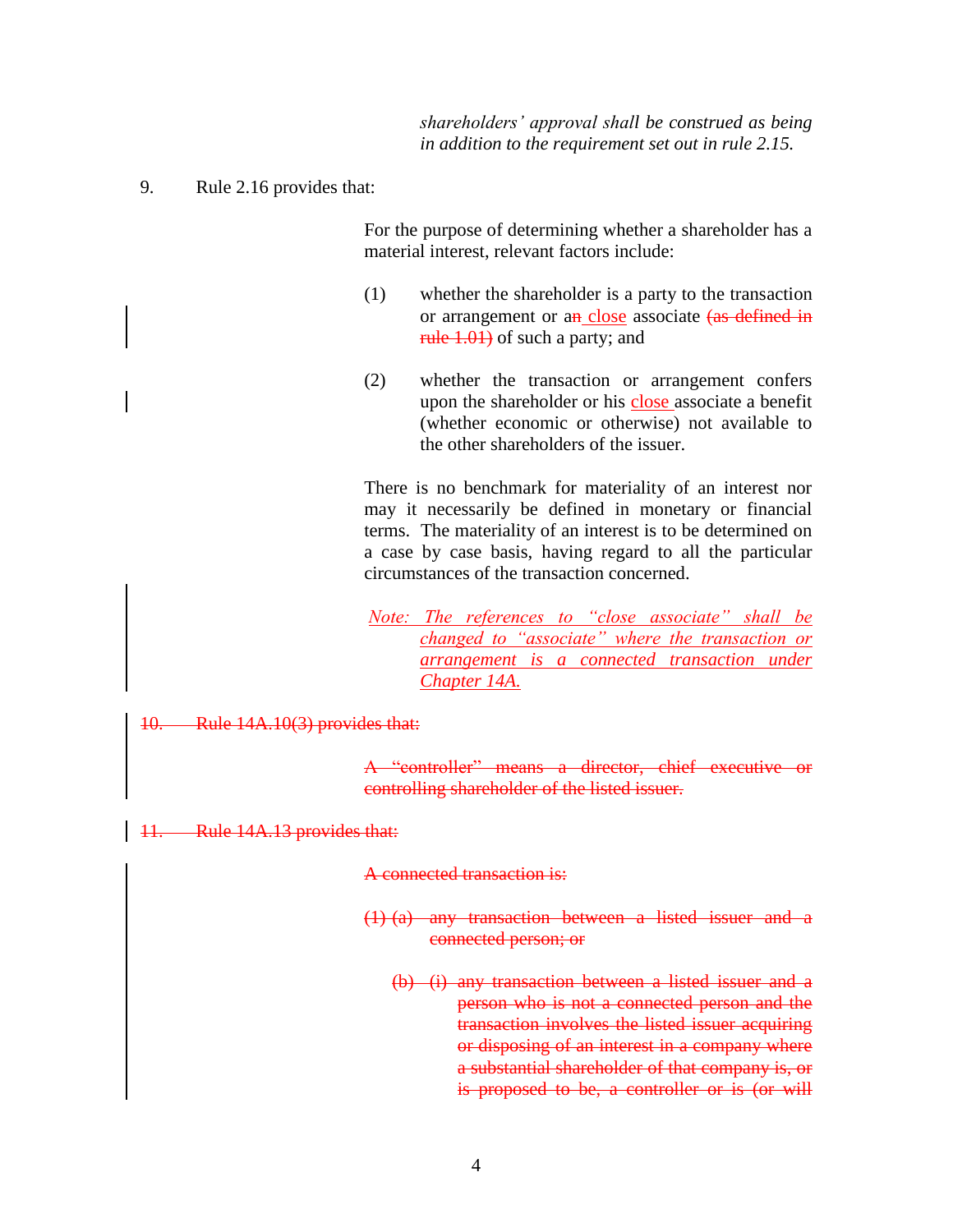become as a result of the transaction) an associate of a controller.

### 10. Rule 14A.25 provides that:

Any transaction between a listed issuer's group and a connected person is a connected transaction.

### 11. Rule 14A.28 provides that:

A listed issuer's group acquiring an interest in a company (the "target company") from a person who is not a connected person is a connected transaction if the target company's substantial shareholder:

- (1) is, or is proposed to be, a controller. A "controller" is a director, chief executive or controlling shareholder of the listed issuer; or
- (2) is, or will, as a result of the transaction, become, an associate of a controller or proposed controller.
- 12. Rule 14A.3614A.54 provides that:

The Exchange will require any connected person with a material interest in a proposed transaction, and any shareholder with a material interest in such transaction and its associate(s), to abstain from voting at the relevant general meeting on the relevant resolution(s). The connected transaction must be conditional on shareholders' approval at a general meeting held by the listed issuer. Any shareholder who has a material interest in the transaction must abstain from voting on the resolution.

### **ANALYSIS**

13. Rule 2.16 provides a non-exhaustive list of factors to determine whether a shareholder has a material interest for the purposes of the Listing Rules. It also states that there is no benchmark for materiality of an interest nor may it necessarily be defined in monetary or financial terms.

The  $1<sup>st</sup>$  Acquisition

14. The 1<sup>st</sup> Acquisition involved Company B's associate (i.e. Company A) disposing of its interest in the Target to Company X for a consideration. It fell within the